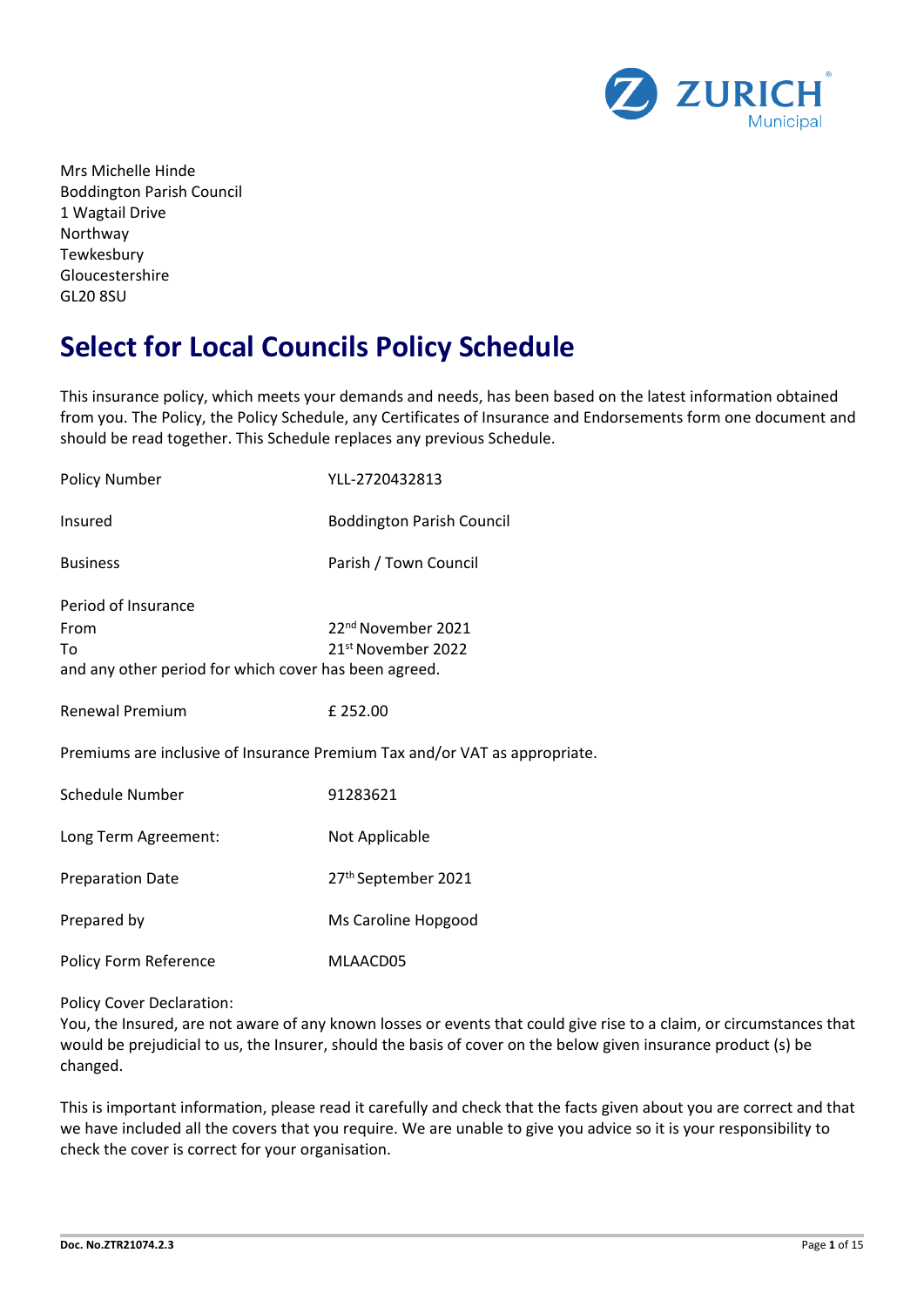

## Important information

## **Taking reasonable care**

We require that you take reasonable care in managing your activities. Where appropriate this requires you to do the following:

- Keep written risk assessments for your key activities
- Keep written records of your staff and volunteer training. For example, manual handling training, or for use of tools and machinery
- Abide by any rules, guidelines or advice that is given to you by any relevant authority, such as a Local Authority, or the Health and Safety Executive

We want you to be confident about your insurance and understand what is required of you. Please contact us if you have any questions relating to the above.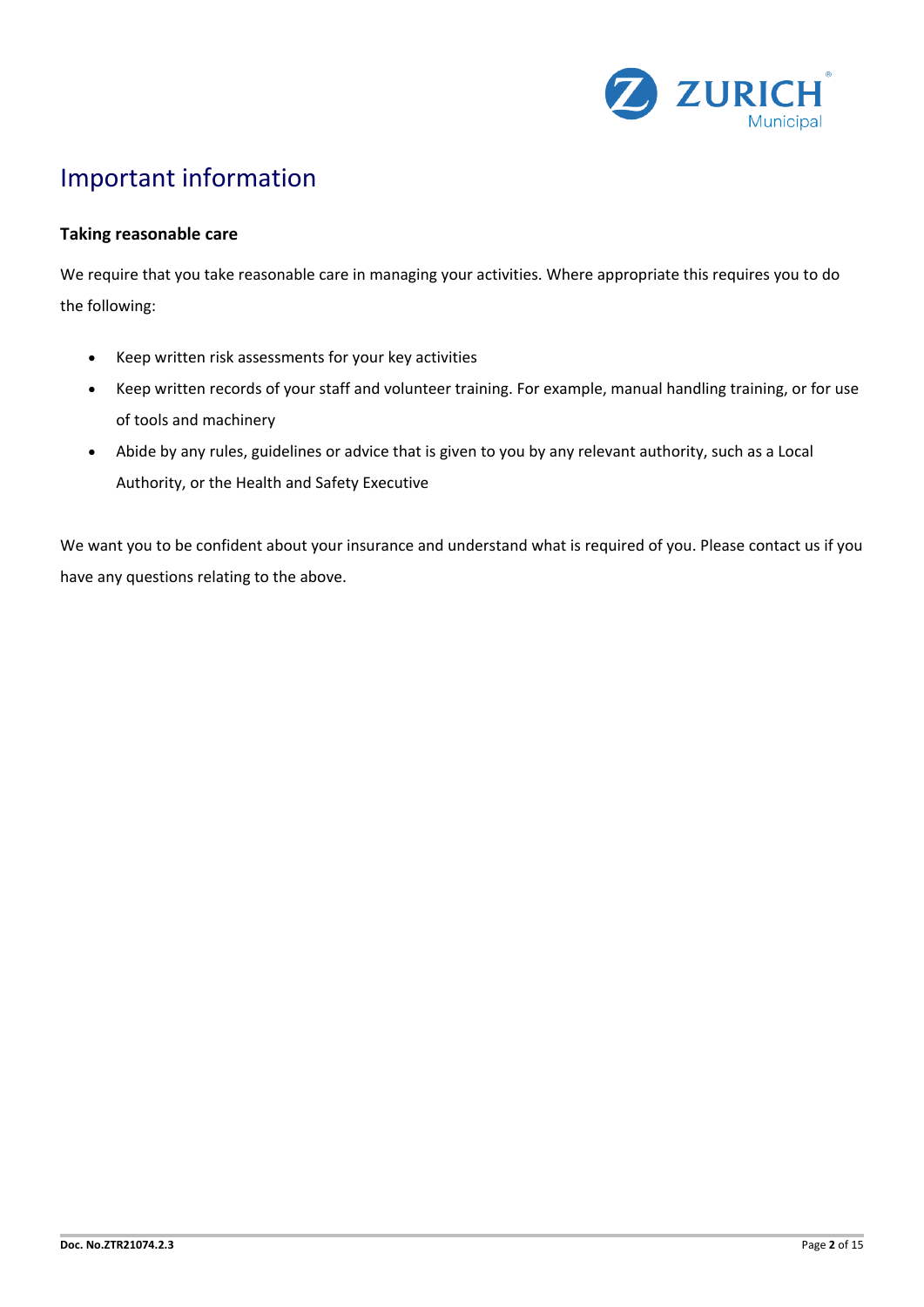

# Lines of Cover applying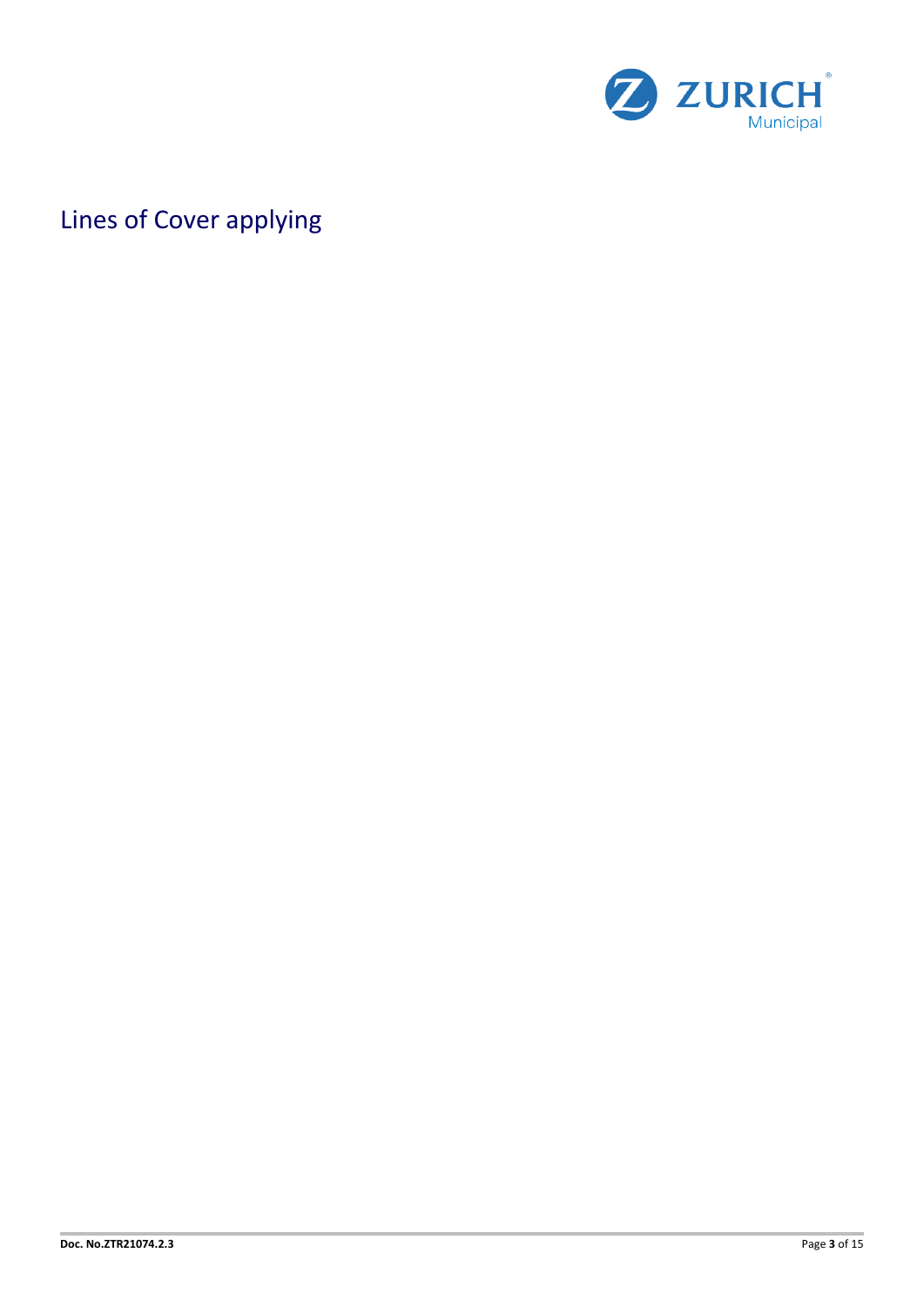

| Part C – All Risks<br><b>Table Headings</b> |                                                                                                                                |
|---------------------------------------------|--------------------------------------------------------------------------------------------------------------------------------|
| Contents (a)                                | Furniture, fixtures, fittings and tenants improvements                                                                         |
| Contents (b)                                | Other Contents and consumable stock not specified below including printed books and<br>unused stationery                       |
| Contents (c)                                | Computer Equipment, other office equipment and sports equipment                                                                |
| Contents (d)                                | Televisions, audio-visual and photographic equipment (excluding videos), beer, wine,<br>spirits, tools and gardening equipment |
| Contents (e)                                | Tobacco                                                                                                                        |
| Contents (f)                                | Camcorders, videos and gaming machines                                                                                         |
| Contents (g)                                | Civic Regalia                                                                                                                  |

## **Additional Items:**

Where no premises address is shown, the item is not based at one location and cover is provided anywhere within the **territorial limits**.

| <b>Item Description</b> | <b>Sum Insured</b> | <b>Excess</b> |
|-------------------------|--------------------|---------------|
| Litter Bin              | £468.34            | £100          |
| Laptop                  | £462.47            | £100          |
| Noticeboard             | £412.00            | £100          |
| Mixed waste bin         | £203.94            | £100          |

The excess stated applies to each and every loss.

**Operative Endorsements:** 1, 2, 3 & 7 (see pages 35 - 37)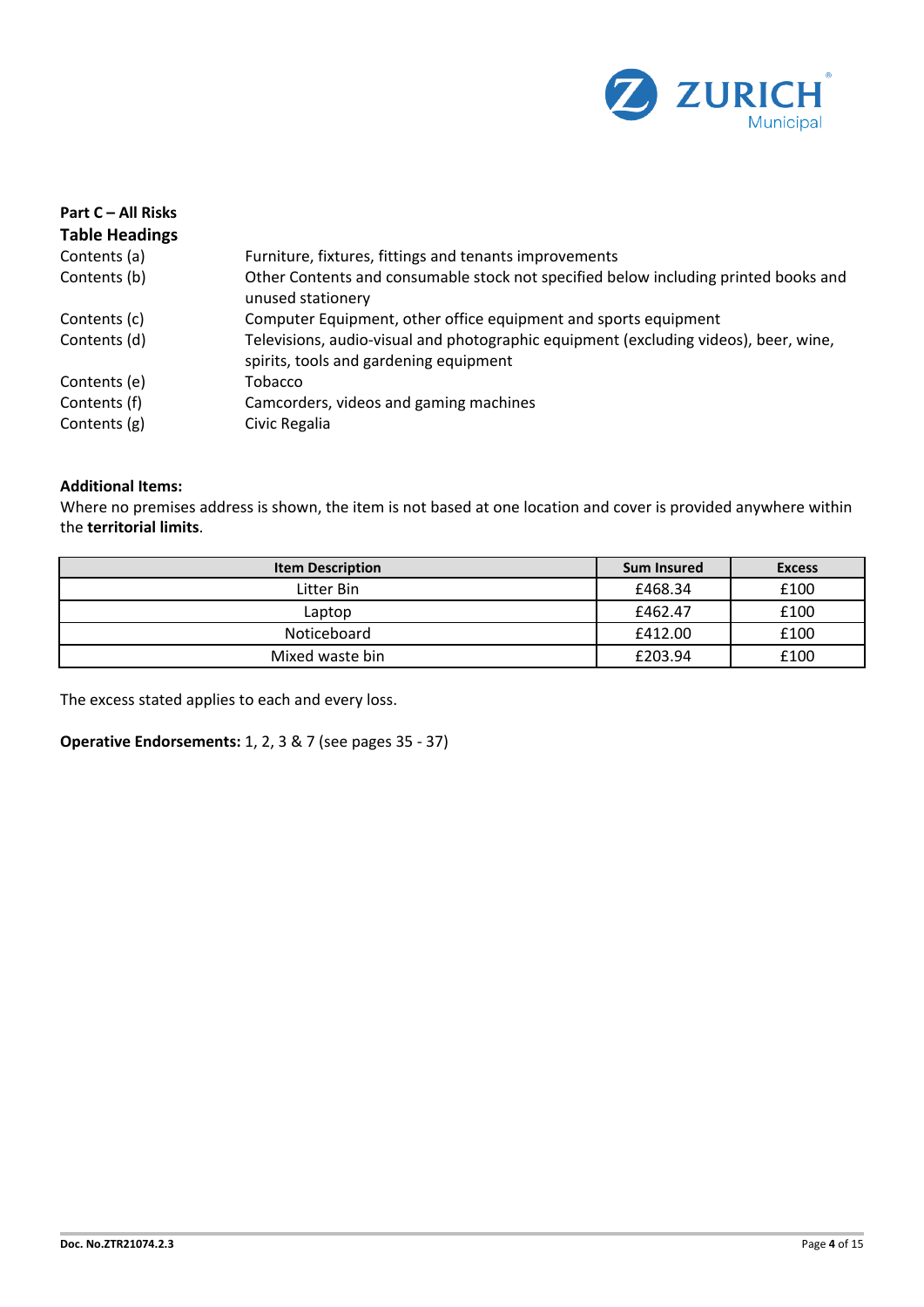

| Part D - Money |                                                                                                                                                                        |                    |
|----------------|------------------------------------------------------------------------------------------------------------------------------------------------------------------------|--------------------|
|                |                                                                                                                                                                        | Limit any one loss |
|                | 1. Loss of Non-Negotiable Money in the situations specified in items $2(a)$ , $2(b)$ , $2(c)(i)$<br>and $2(c)(ii)$ :                                                   | £250,000           |
| (a)            | 2. Loss of other Money:<br>in transit in the custody of any <b>Member</b> or <b>Employee</b> or in transit by registered<br>post (limit £250), or in a Bank Night Safe | £5.000             |
| (b)            | in the private residence of any Member or Employee                                                                                                                     | £250               |
| (c)            | in the <b>premises</b><br>(i) in the custody of or under the actual supervision of any <b>Member</b> or<br><b>Employee</b>                                             | £5,000             |
|                | (ii) in locked safes or strongrooms                                                                                                                                    | £5,000             |
|                | (iii) in locked receptacles other than safes or strongrooms                                                                                                            | £250               |

## **Excess:** £50 each and every loss

**Personal Accident Assault Limits:** Stated in Section 3(c) of the policy wording

#### Operative Endorsements:

'In respect of **Section 1 – Special Definitions**, the definition of Person Insured is extended to include any person between the ages of 16 and 90.'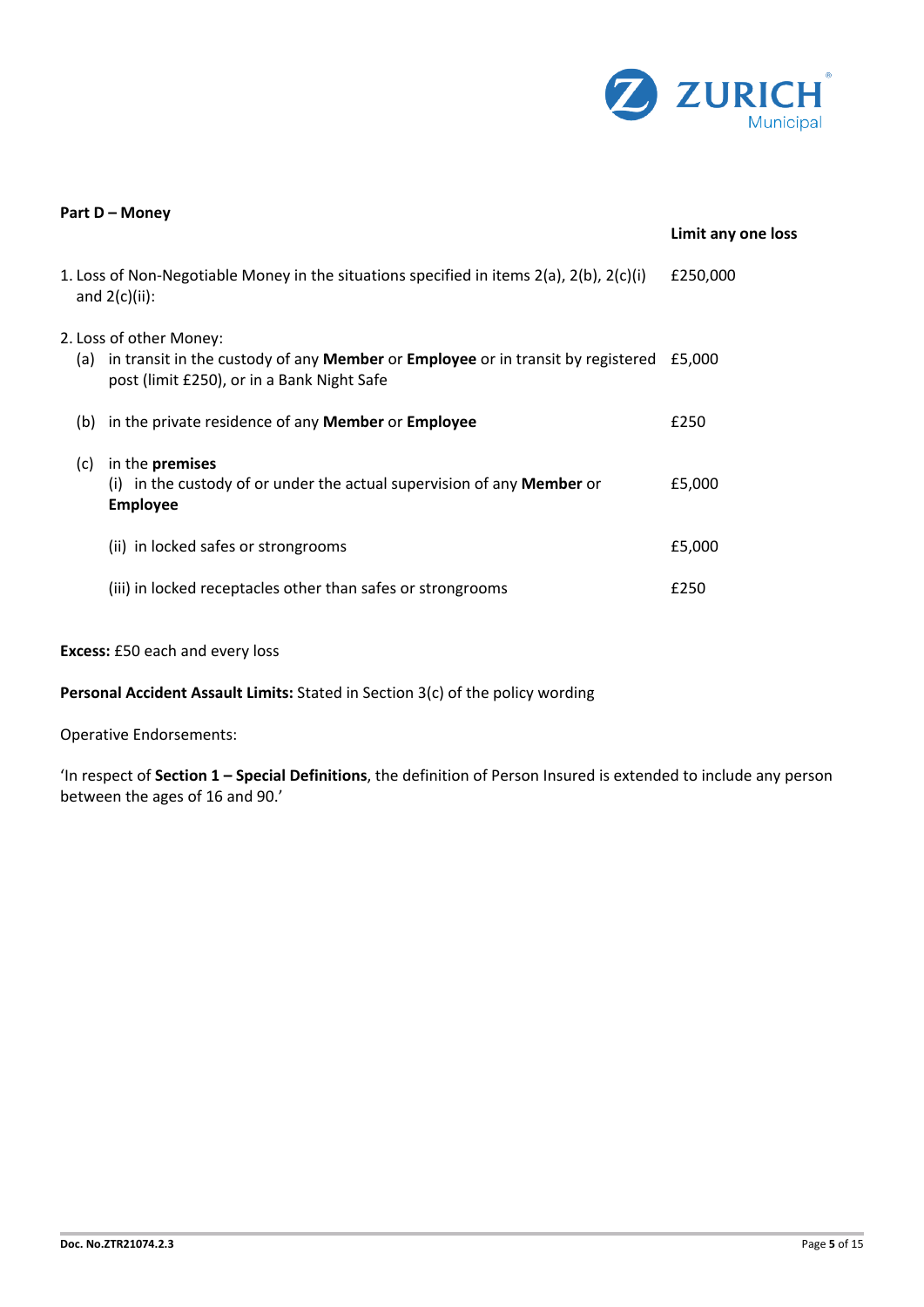

#### **Part E – Public Liability**

**Limit of Indemnity:**  $\qquad 610,000,000$ 

**Excess:** £100 each and every claim in respect of Section 2(d)(ii)

#### **Operative Endorsements:**

1. Environmental Clean Up Costs. The following Special Definitions are added to Section 1:

#### **Clean Up Costs**

- a) Testing for or monitoring of Pollution or Contamination
- b) the costs of Remediation required by any Enforcing Authority to a standard reasonably achievable by the methods available at the time that such Remediation commences.

#### **Remediation**

Remedying the effects of Pollution or Contamination including primary, complementary and compensatory actions as specified in the Environmental Damage (Prevention and Remediation) Regulations 2009.

#### **Enforcing Authority**

Any government or statutory authority or body implementing or enforcing environmental protection legislation within the territorial limits.

#### **Cover**

With effect from 01 July 2009 or the inception of the policy if later, the **insurer** will indemnify the **insured** in respect of all sums including statutory debts that the **insured** is legally liable to pay in respect of Clean Up Costs arising from environmental damage caused by Pollution or Contamination where such liability arises under an environmental directive, statute or statutory instrument.

Provided always that:

- a) liability arises from Pollution or Contamination caused by a sudden, identifiable, unintended and unexpected incident which takes place in its entirety at a specific time and place during the Period of Insurance. All Pollution or Contamination which arises out of one incident shall be deemed to have occurred at the same time such incident takes place
- b) the **insurer**'s liability under this Extension shall not exceed £1,000,000 for any one occurrence and in the aggregate in any one Period of Insurance and will be the maximum the insurer will pay inclusive all costs and expenses. This limit will form part of and not be in addition to the Limit of Indemnity stated in the Schedule
- c) immediate loss prevention or salvage action is taken and the appropriate authorities are notified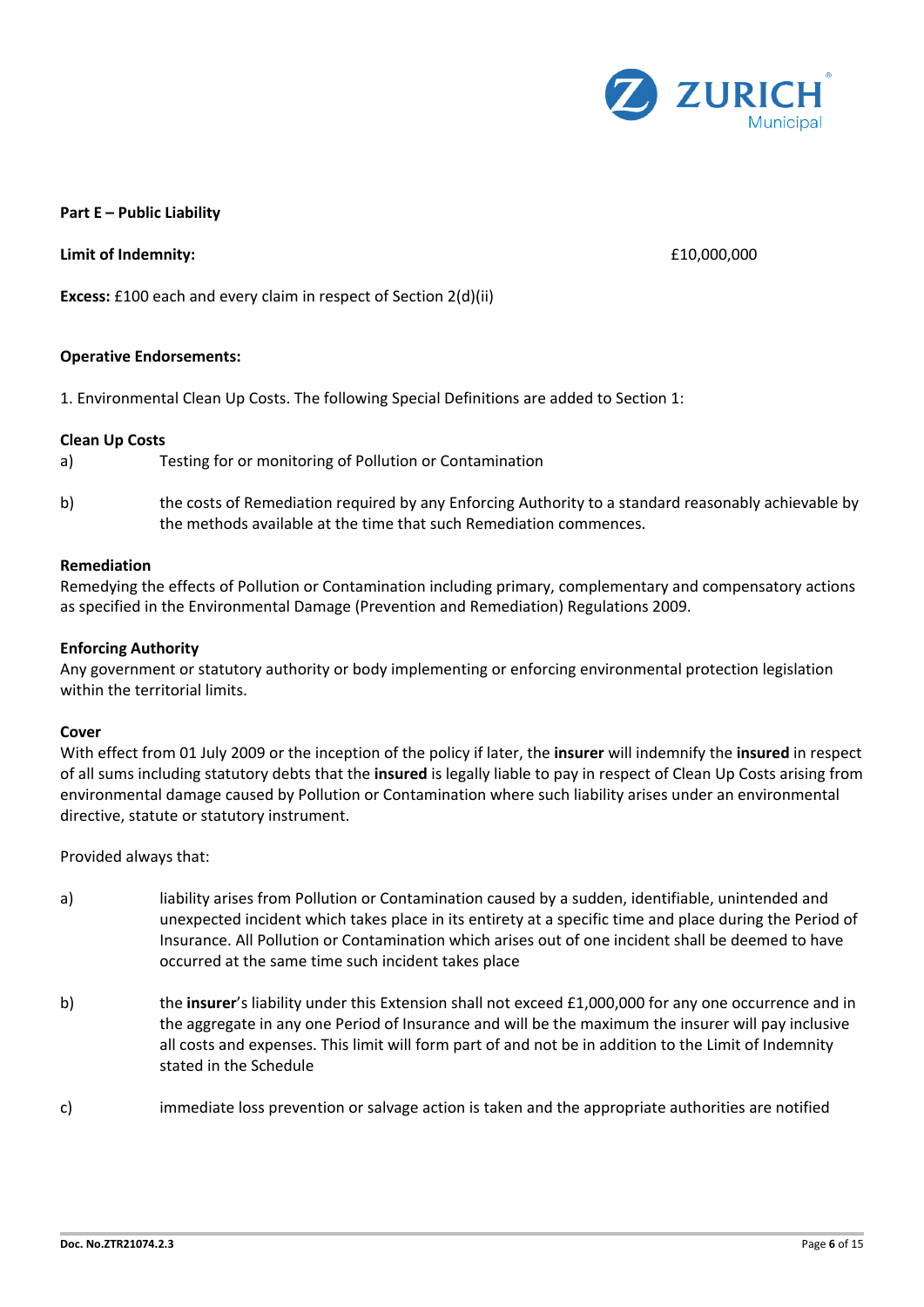

#### **Exclusions**

The **insurer** shall be under no liability:

- 1. in respect of Clean up Costs for **damage** to the **Insured's** land, premises, watercourse or body of water whether owned, leased, hired, tenanted or otherwise in the **insured's** care, custody or control
- 2. for **damage** connected with pre-existing contaminated property
- 3. for **damage** caused by a succession of several events where such individual event would not warrant immediate action
- 4. in respect of removal of any risk of an adverse effect on human health on the Insured's land, premises, watercourse or body of water whether owned, leased, hired, tenanted or otherwise in the **insured's** care, custody or control
- 5. in respect of costs in achieving an improvement or alteration in the condition of the land, atmosphere or any watercourse or body of water beyond that required under any relevant and applicable law or statutory enactment at the time Remediation commences
- 6. in respect of costs for prevention of imminent threat of environmental damage where such costs are incurred without there being Pollution or Contamination caused by a sudden, identifiable, unintended and unexpected incident
- 7. for **damage** resulting from an alteration to subterranean stores of groundwater or to flow patterns
- 8. in respect of costs for the reinstatement or reintroduction of flora or fauna
- 9. for **damage** caused deliberately or intentionally by the **insured** or where they have knowingly deviated from environmental protection rulings or where the **insured** has knowingly omitted to inspect, maintain or perform necessary repairs to plant or machinery for which they are responsible
- 10. in respect of fines or penalties of any kind
- 11. for **damage** caused by the ownership or operation on behalf of the **insured** of any mining operations or storage, treatment or disposal of waste or waste products other than caused by composting, purification or pre-treatment of waste water
- 12. for **damage** which is covered by a more specific insurance policy
- 13. for **damage** caused by persons aware of the defectiveness or harmfulness of products they have placed on the market or works or other services they have performed
- 14. for **damage** caused by disease in animals belonging to or kept or sold by the **insured**.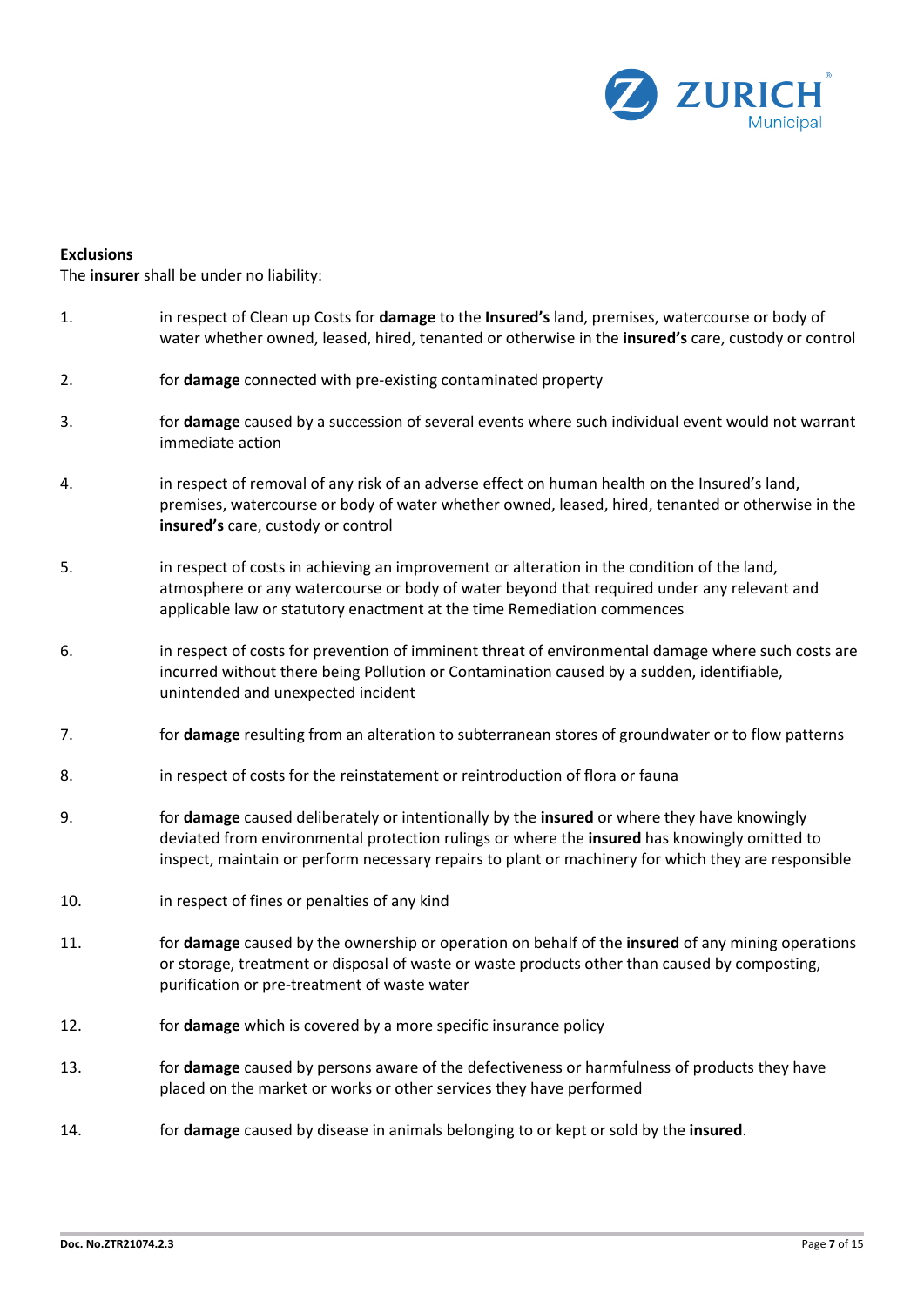

## 3. **Officials Indemnity**

Section 3 – Financial Loss For the purposes of this Section, **employee** is held to include **member**

**Part G – Employers Liability** 

**Limit of Indemnity:**  $£10,000,000$ 

**Operative Endorsements:**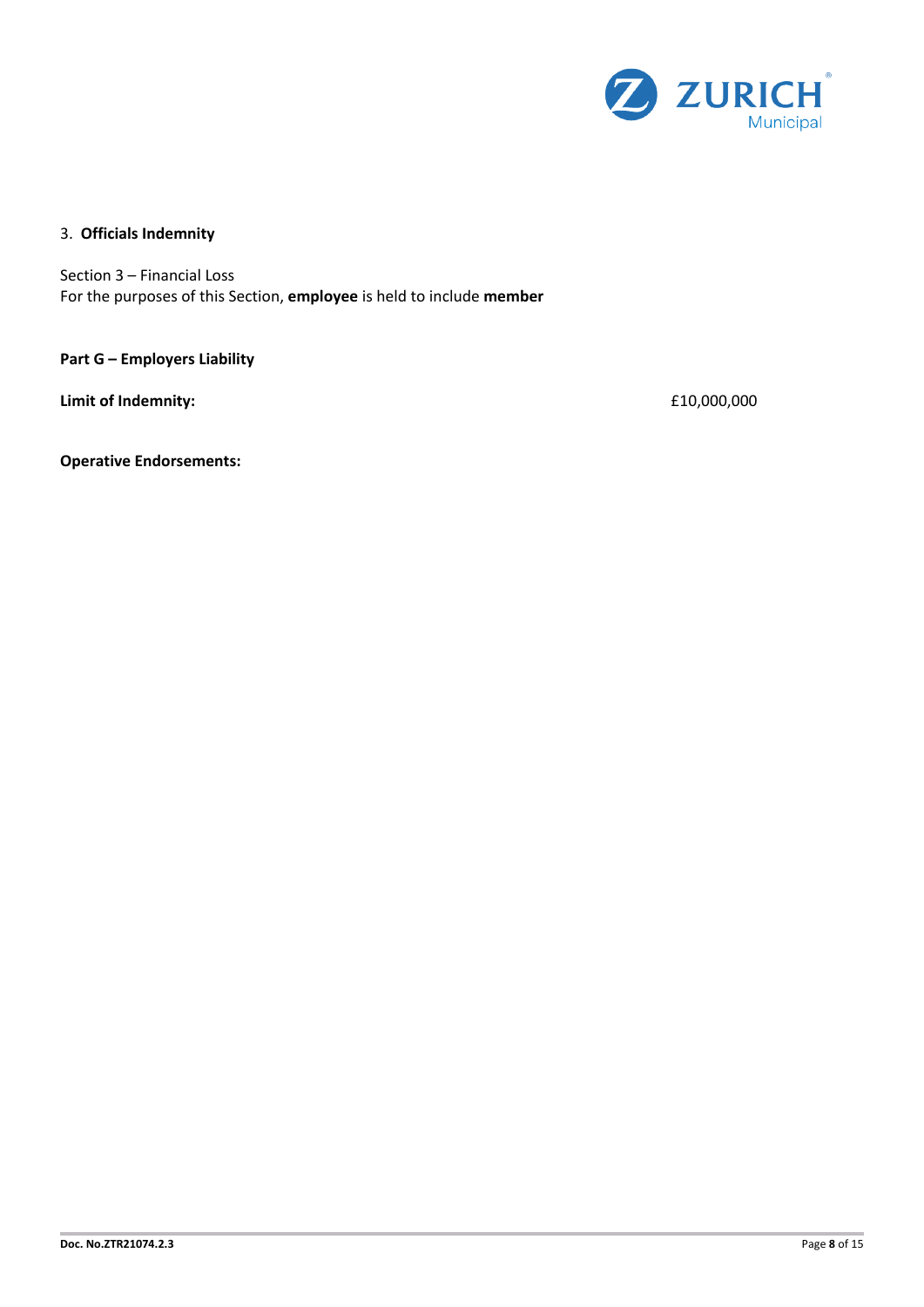

## **Part H – Libel and Slander**

**Sum Insured**  $f(100,000)$ 

**Excess:** 10% each and every claim or £1,000 whichever is the lower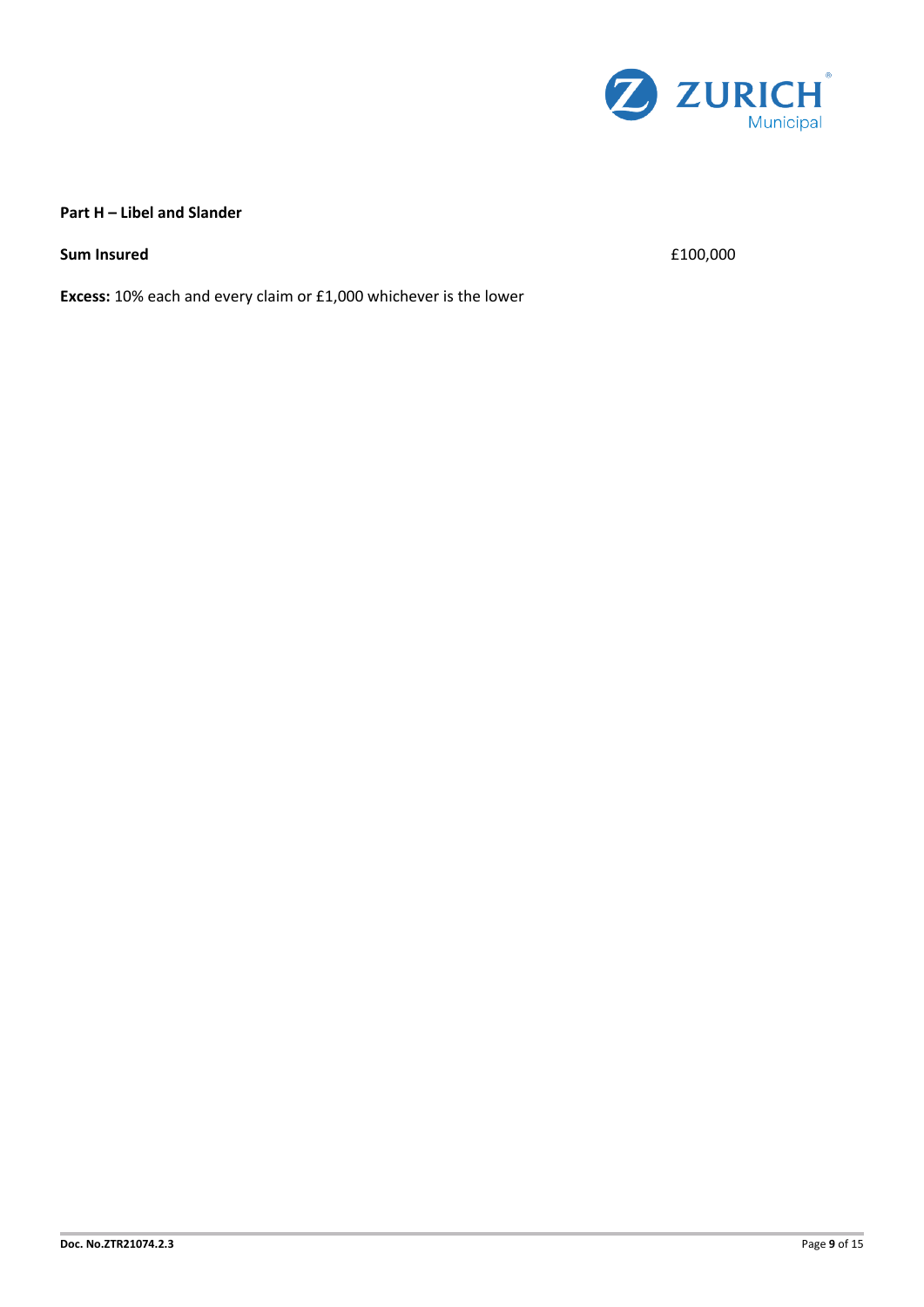

#### **Part N – Fidelity Guarantee**

### **Persons Guaranteed: Sum Guaranteed** All **members** and **employees** £25,000

**Excess:** £100 each and every loss

#### **Part O – Personal Accident**

Cover is limited to £500,000 any one person and £2,000,000 any one incident.

#### **Persons Insured:**

#### **Employees**

| Capital Sum |                                               | £20.000.00 |
|-------------|-----------------------------------------------|------------|
| Weekly Sum  |                                               | £50.00     |
| Cover       | Sections 2 and 3 - Accident and Assault Cover |            |

#### **Directors/Councillors**

| Capital Sum |                                               | £20,000.00 |
|-------------|-----------------------------------------------|------------|
| Weekly Sum  |                                               | £50.00     |
| Cover       | Sections 2 and 3 - Accident and Assault Cover |            |

#### Operative Endorsement:

Special Condition 4 of Section 5 is inoperative provided always that the **insurer** will not make any payment of any benefit or in respect of any expense or loss arising from any Person Insured who has attained the age of 90 years unless such expense or loss arises during the period of insurance during which the Person Insured attains the age of 90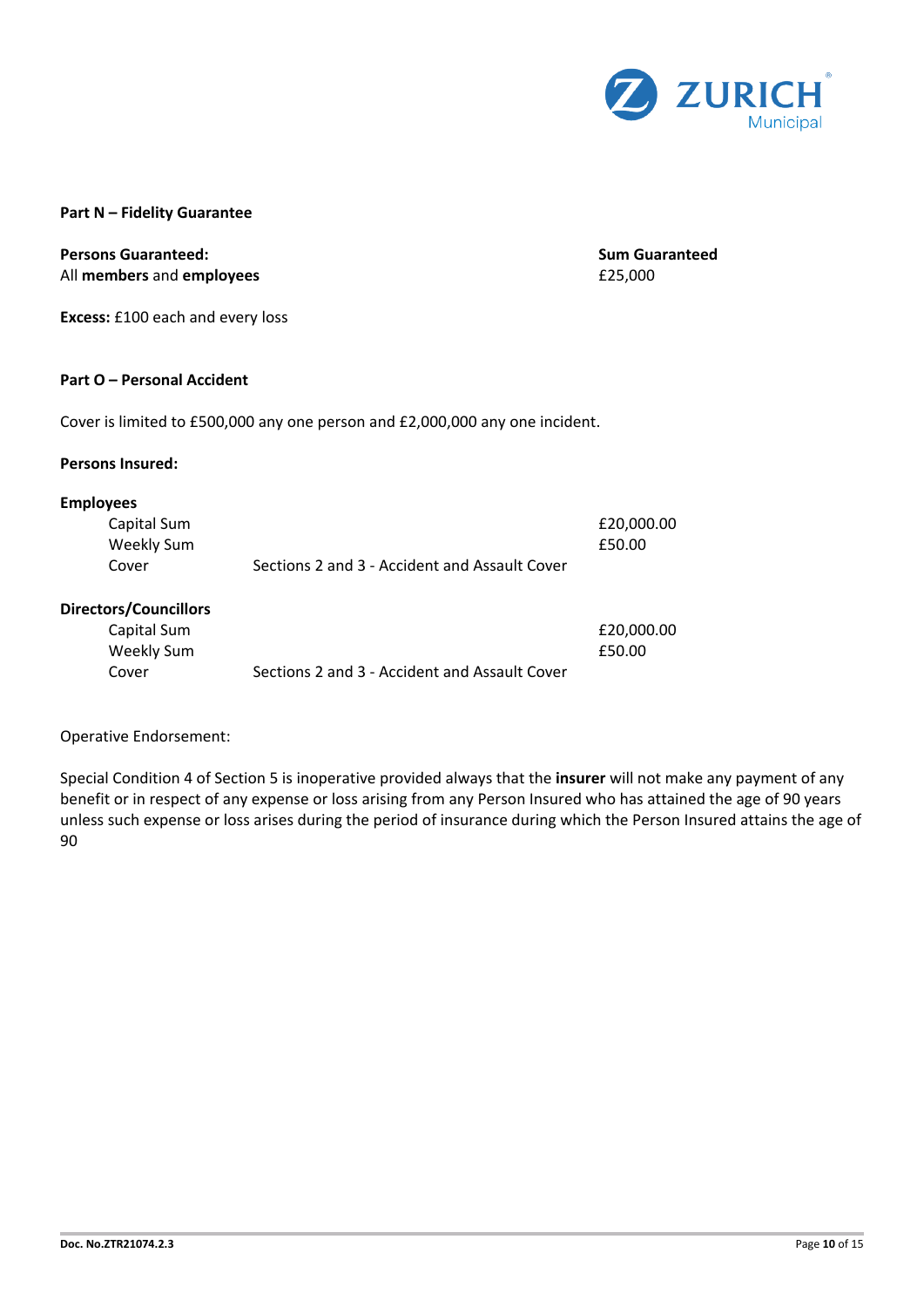

## **Part P – Legal Expenses**

The Claims Handling Agent is DAS Legal Expenses Insurance Company Limited.

| Section:                                                                                                                         |                                     |
|----------------------------------------------------------------------------------------------------------------------------------|-------------------------------------|
| 3. Employment Disputes and Compensation Awards<br>(A) Employment Disputes<br>(B) Compensation Awards<br>(C) Service Occupancy    | Operative<br>Operative<br>Operative |
| 4. Legal Defence                                                                                                                 | Operative                           |
| 5. Property Protection and Bodily Injury<br>(A) Property Protection<br>(B) Bodily Injury                                         | Operative<br>Operative              |
| 6. Tax Protection<br>(A) Inland Revenue Investigations, Full or Aspect Enquiries<br>(B) Employers compliance<br>(C) VAT disputes | Operative<br>Operative<br>Operative |
| 7. Contract Disputes                                                                                                             | Not Operative                       |
| 8. Statutory Licence Protection                                                                                                  | Operative                           |
| Limit of Indemnity:                                                                                                              | £100,000                            |

#### **Operative Endorsements**

Section 2 (c) shall read:

(c) in civil claims other than claims under Section 3 it is always more likely than not that a Person Insured will recover damages (or obtain any other legal remedy which the **insurer** has agreed) or make a successful defence.

Provisos (i) (1), (i) (2) and (ii) to Section 3 (B) are deleted.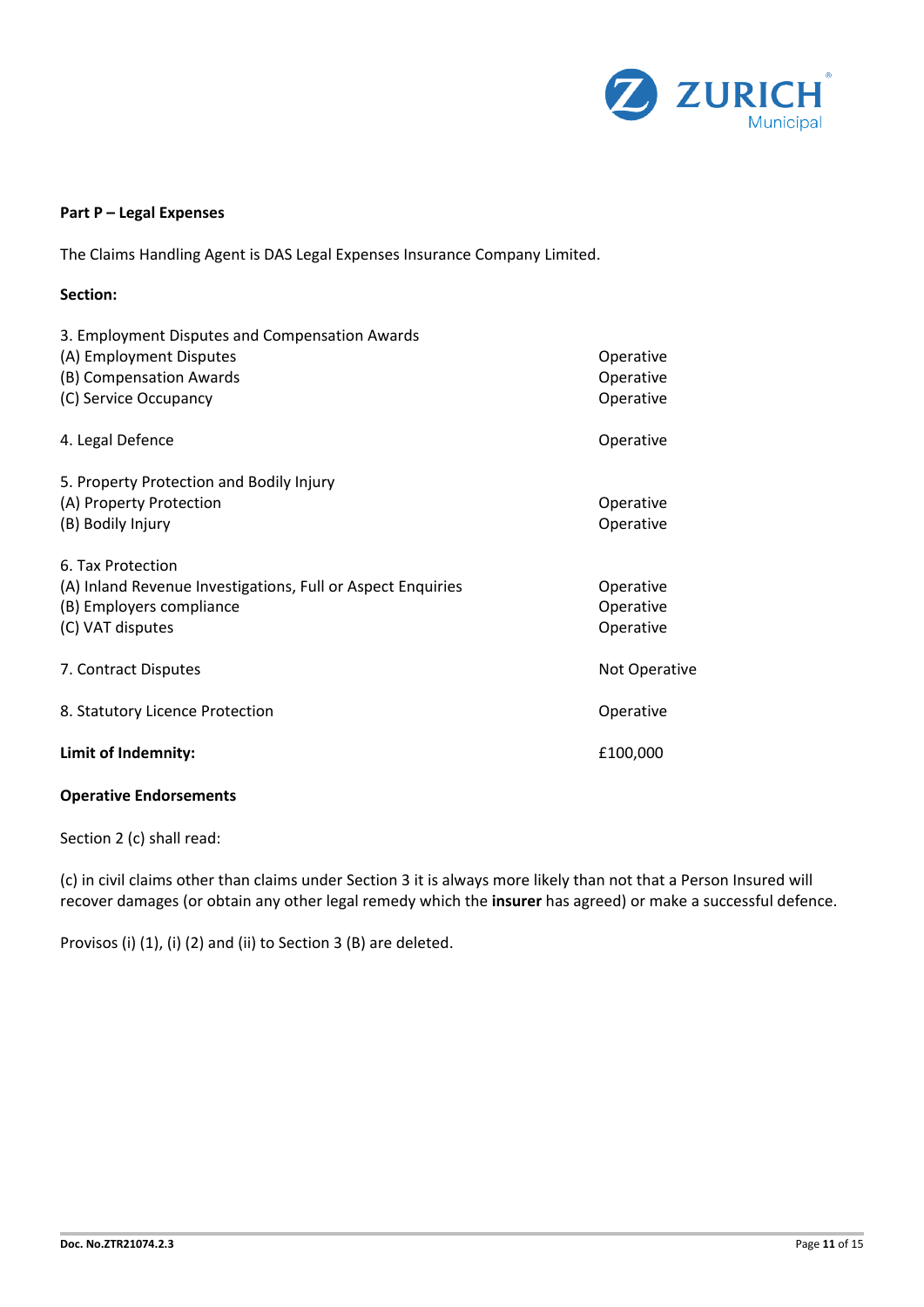

## General Notes

## 1. Fair presentation of the risk

You must make a fair presentation of the risk to us at inception, renewal and variation of your policy. This means that we must be told about all facts and circumstances which may be material to the risks covered by the policy and that you must not make a misrepresentation to us about any material facts. As part of your duty of fair presentation, you must ensure that the information detailed within the schedule is correct and complete. A material fact is one which would influence the acceptance or assessment of the risk. If you have any doubt about facts considered material, it is in your interests to disclose them to us.

Failure to make a fair presentation of the risk could result in the policy either being avoided, written on different terms or a higher premium being charged, depending on the circumstances surrounding the failure to present the risk fairly.

This policy is compliant with the principles of the Insurance Act 2015 law reforms. It also incorporates an 'opt out' which has the aim to promote good customer outcomes. We have opted-out of the 'proportionate reduction of claim remedy' available to insurers under the Insurance Act 2015. This means that in cases of non-disclosure or misrepresentation which are neither deliberate nor reckless, if we would have charged an additional premium had we known the relevant facts, we will charge that premium and pay any claims in full rather than reducing claims payments in proportion to the amount of premium that would have been charged.

We believe that our 'additional premium approach' should, in most situations, be more favourable to our customers when compared to the proportionate reduction of claim remedy. Our additional premium approach does not affect our right to apply the other remedies available under the Act for non-disclosure or misrepresentation.

## 2. Cancellation

All insurance policies run for a fixed period of time. The Insured can terminate an insurance contract verbally or in writing at any time. No refund will legally be due for any unused period of cover outside of the 'cooling off period' for consumer customers or following initiation for organisations and businesses. The Insurer may cancel the policy by giving 30 days' notice in writing. In such an event the insured will be entitled to a return of premium in respect of the unexpired portion of the period of insurance.

## 3. Bonus and fee structure

Employees and businesses who work for ZIP UK are remunerated in various different ways for selling insurance contracts. Employees receive a basic salary and also receive a bonus based on a number of factors, including the achievement of sales and quality targets. Businesses which work for the insurer on an outsourced basis receive a fee and also additional payments based on a number of factors, including the achievement of sales and quality targets.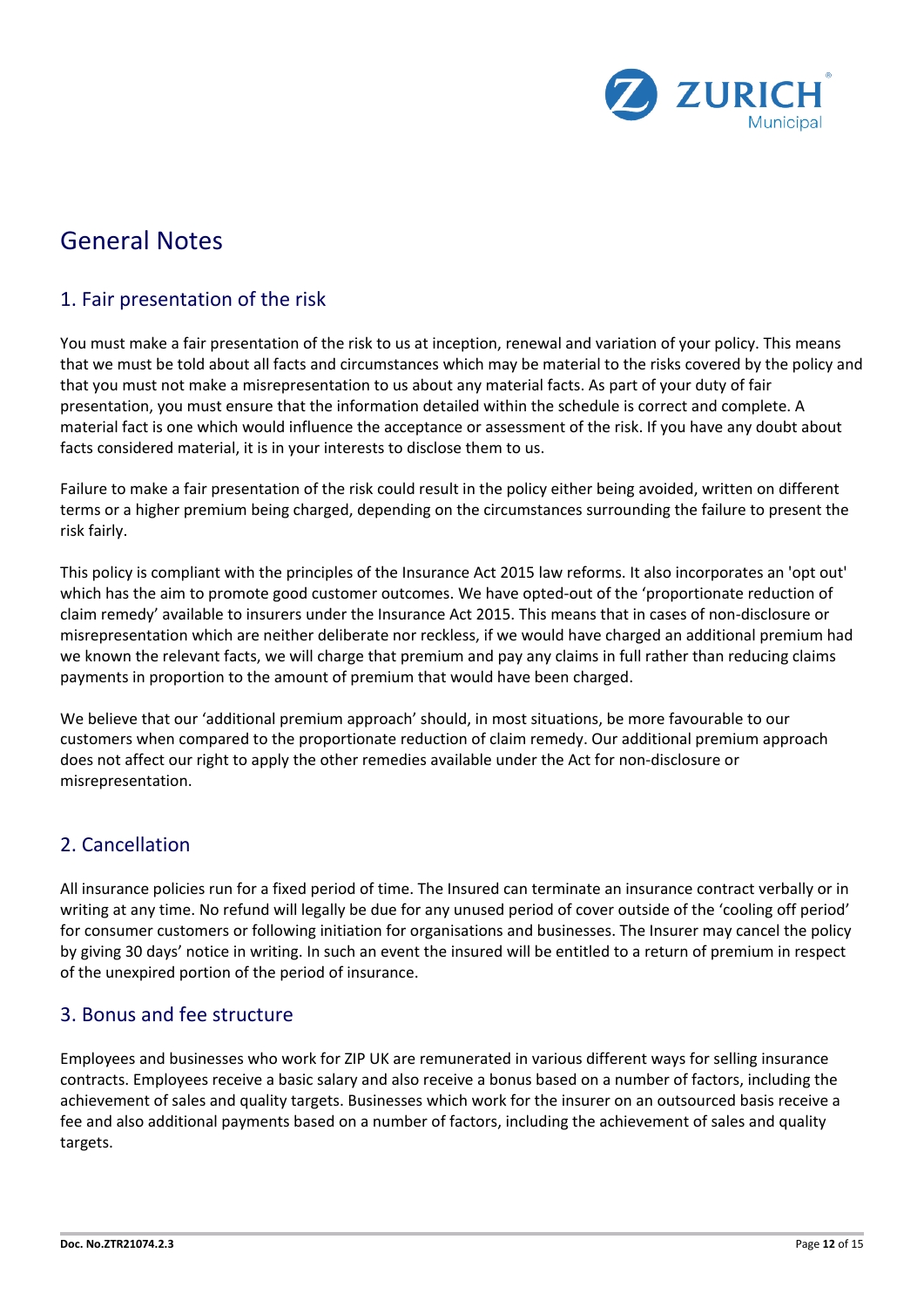

## 7. Claims contact information

Although we'd all like to control the future, sometimes accidents are unavoidable. That's why we've made it as easy as possible to make a claim. More information can be found [here.](https://www.zurich.co.uk/municipal/en-gb/existing-customers/make-a-claim) Ready to make a claim? Please use the contact details below to ensure you're connected to the right team:

| <b>Type of Claim</b>                      | <b>Claims</b>   | <b>Claims contact details</b>                                                                        |
|-------------------------------------------|-----------------|------------------------------------------------------------------------------------------------------|
|                                           | team            |                                                                                                      |
| Buildings, contents including "All Risks" | Property        | Online: https://propertyclaims.zurich.co.uk/index.html                                               |
| Items                                     | Claims          | Tel: 0800 028 0336                                                                                   |
| <b>Business interruption</b>              |                 | Email: farnboroughpropertyclaims@uk.zurich.com                                                       |
| Money                                     |                 | Address: Zurich Municipal Property Claims, PO Box 3303,<br>Interface Business Park, Swindon, SN4 8WF |
| Works in progress                         |                 |                                                                                                      |
| <b>Public liability</b>                   | Liability       | Online: https://liabilityclaims.zurich.co.uk/index.html                                              |
| <b>Employers liability</b>                | Claims          |                                                                                                      |
| Personal assault under Money              |                 | Tel: 0800 783 0692                                                                                   |
| Personal accident                         |                 |                                                                                                      |
| Financial and administrative liability    |                 |                                                                                                      |
| Professional negligence                   |                 | Email: fnlc@uk.zurich.com                                                                            |
| <b>Hirers liability</b>                   |                 |                                                                                                      |
| Fidelity guarantee                        |                 | Address: Zurich Municipal Casualty Claims, Zurich House,                                             |
| Libel and slander                         |                 | 1 Gladiator Way, Farnborough, Hampshire, GU14 6GB                                                    |
| Engineering insurance                     |                 |                                                                                                      |
| Engineering - Deterioration of stock      |                 |                                                                                                      |
| <b>Business travel</b>                    |                 |                                                                                                      |
| Motor                                     | Motor<br>Claims | Online: https://motorclaims.zurich.co.uk/index.html                                                  |
|                                           |                 | Tel: 0800 916 8872                                                                                   |
|                                           |                 | Email: zmnewmotorclaims@uk.zurich.com                                                                |
|                                           |                 |                                                                                                      |
|                                           |                 | Address: Zurich Municipal Motor Claims, PO Box 3322, Interface<br>Business Park, Swindon, SN4 8XW    |
| Legal Expenses                            | DAS Legal       | Tel: 0117 934 2116                                                                                   |
|                                           | Claims          |                                                                                                      |

#### **How to make a claim:**

- 1. You can make a claim using the online portal, by email or phone using the contact details above.
- 2. A claim form may be sent for you to complete, or you may be asked to send details in writing.
- 3. If you have any questions, please call the relevant office for guidance.
- 4. For out of hours help/emergency property losses please contact 0800 028 0336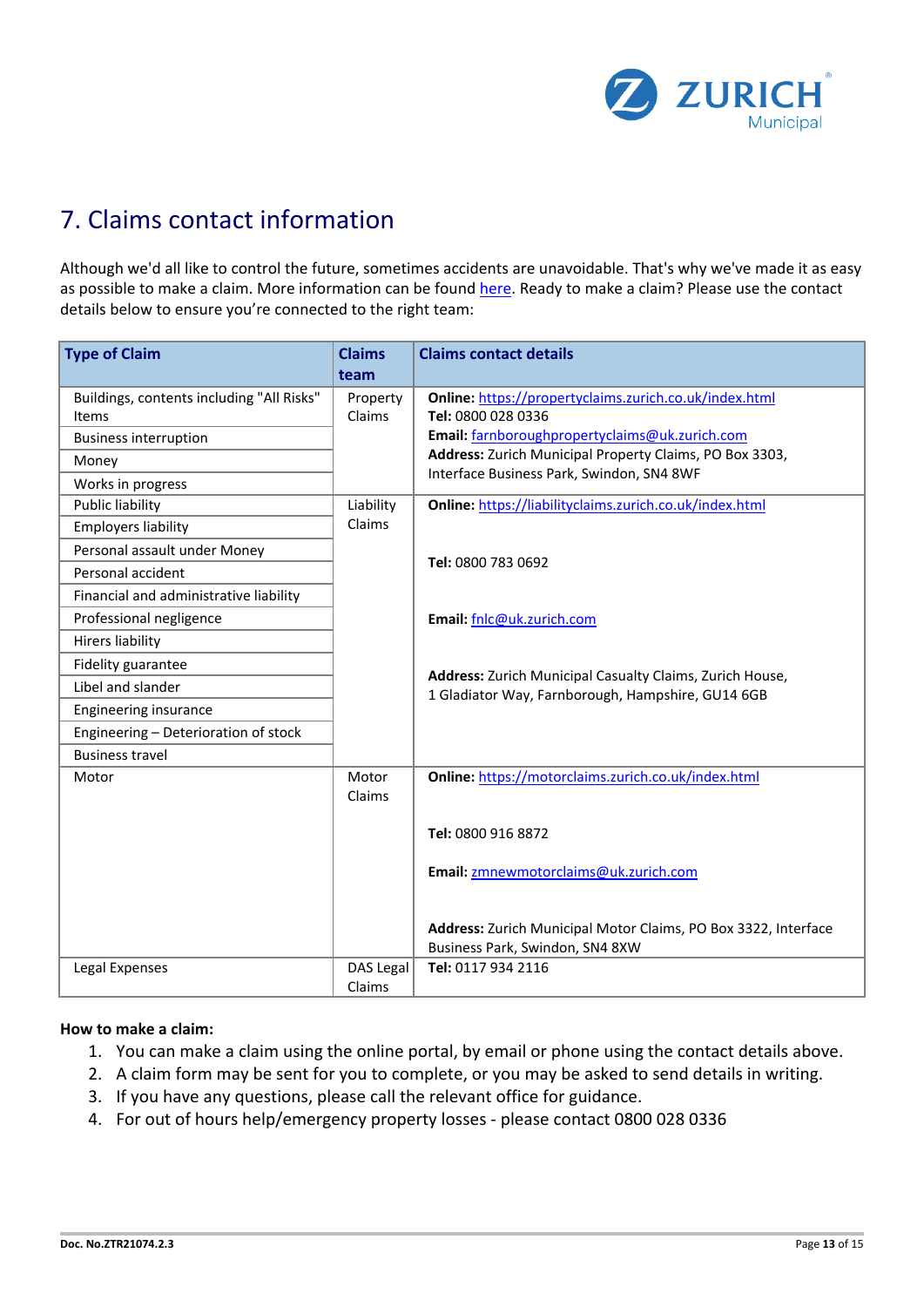

#### **DAS Head and Registered Office:**

DAS Legal Expenses Insurance Company Limited | DAS House | Quay Side | Temple Back | Bristol | BS1 6NH Registered in England and Wales | Company Number 103274 Website: www.das.co.uk DAS Legal Expenses Insurance Company Limited is authorised by the Prudential Regulation Authority and regulated by the Financial Conduct Authority (FRN202106) and the Prudential Regulation Authority.

#### **DAS Law Limited Head and Registered Office:**

DAS Law Limited | North Quay | Temple Back | Bristol | BS1 6FL Registered in England and Wales | Company Number 5417859 Website: www.daslaw.co.uk DAS Law Limited is authorised and regulated by the Solicitors Regulation Authority (registered number 423113).

Zurich Municipal is a trading name of Zurich Insurance plc. A public limited company incorporated in Ireland Registration No. 13460. Registered Office: Zurich House, Ballsbridge Park. Dublin 4, Ireland. UK Branch registered in England and Wales, Registration No. BR7985.UK Branch Head Office: The Zurich Centre, 3000 Parkway, Whiteley, Fareham, Hampshire PO15 7JZ.